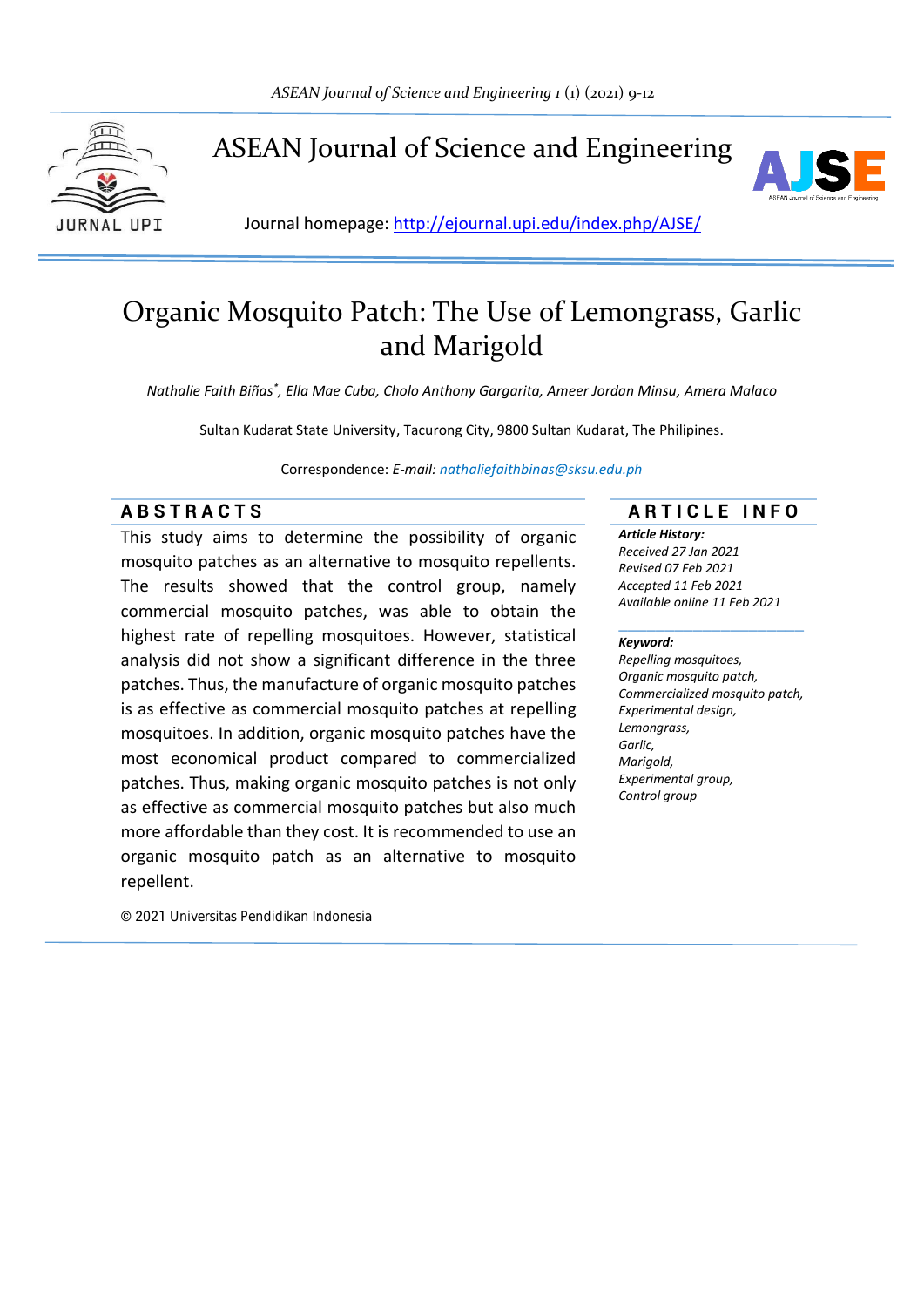# **1. INTRODUCTION**

The Philippines have experienced a lot of mosquito-borne diseases resulting in many deaths in the past years. Many are finding ways to either exterminate or repel those mosquitoes. Thus, the study is conducted to produce a repellent that is not only effective but also cost-efficient.

DEET used in commercialized patches may have undesirable side effects (Briassoulis *et al*., 2001; Bell & Veltri, 2002). Many are interested with Plant-based repellents that are effective and earth economical. The study is to utilize lemongrass, garlic, and marigold (Maia & Moore, 2011). Lemongrass is a natural repellent for mosquitoes as it contains a scent that mosquitoes hate. Garlic contains sulfurs that are successful against mosquitoes. Marigolds possesses an unpleasant smell mosquito hate. However, there is no study about combining those three ingredients as a patch.

The product of study can be a substitute for the commercialized mosquito patch and could open many other possibilities of using natural ingredients as other forms of mosquito repellents.

## **2. METHODS**

The research design used in the experiment was experimental and comparative study (Alagumurthi, 2006). The materials were lemongrass, garlic, and marigold to produce the organic mosquito patch. **Table 1** shows the design of the material mix in the manufacture of organic mosquito patches.

The commercialized mosquito patch was utilized as the control of the study. These mosquito patches were tested for its time and effectiveness in repelling mosquitoes. This study is designed by different ratio and proportion based on the measurement of the materials (Revay, 2013).

| <b>Treatment</b> | Lemongrass    | Garlic                        | Marigold      |  |
|------------------|---------------|-------------------------------|---------------|--|
|                  | (Table Spoon) | (Table Spoon)                 | (Table Spoon) |  |
|                  | /2            | 74                            |               |  |
| $\mathcal{P}$    | $^{1/4}$      | $^{1/4}$                      | 1.            |  |
| Control          |               | Commercialized Mosquito Patch |               |  |

|  |  | Table 1. Design mix proportion |  |  |  |
|--|--|--------------------------------|--|--|--|
|--|--|--------------------------------|--|--|--|

#### **3. RESULTS AND DISCUSSION**

The results revealed that organic mosquito patch has a 100% repelling rate and a mean of 10, which can be interpreted as very high and very efficient within the duration respectively, regardless with the proportion of solutions contain. The results imply that the organic mosquito patch is highly effective in repelling mosquito within the duration of 30 minutes. The presentation of Rejection Rates and Efficiency in Duration of Organic Mosquito Patches are shown in **Table 2**.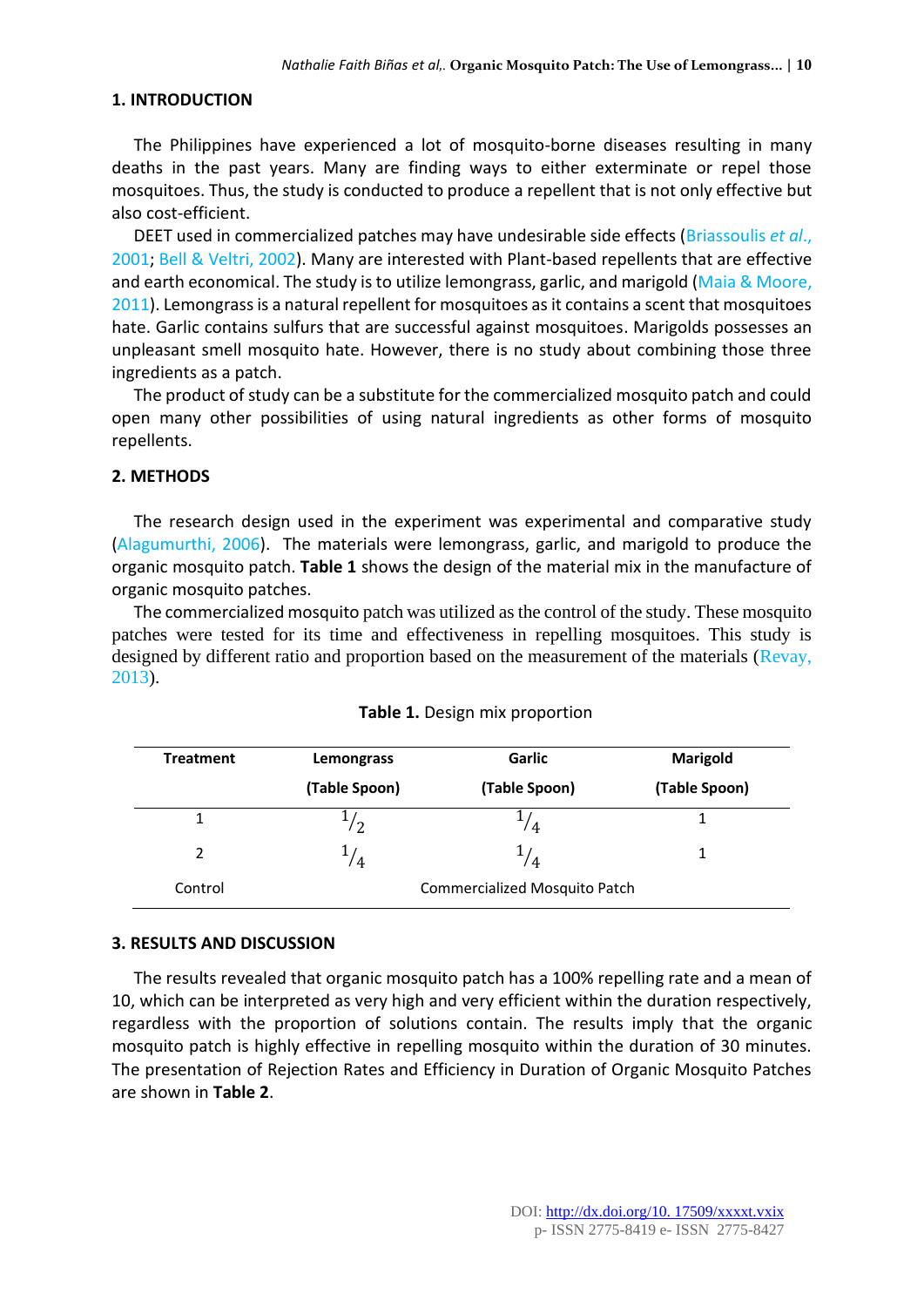| <b>Treatments</b>          | <b>Replication</b> |    | <b>Total</b> | <b>Repelling</b> | <b>Interpretation</b> | Mean      | Interpretation | <b>SD</b>             |   |
|----------------------------|--------------------|----|--------------|------------------|-----------------------|-----------|----------------|-----------------------|---|
|                            |                    | 2  | 3            |                  | Rate %                |           |                |                       |   |
| T1(1/2)                    | 10                 | 10 | 10           | 30               | 100%                  | Very High | 10             | <b>Very Efficient</b> | 0 |
| Lemongrass,                |                    |    |              |                  |                       |           |                | Within                |   |
| 1⁄4 Garlir and             |                    |    |              |                  |                       |           |                | Duration              |   |
| 1 Marigold                 |                    |    |              |                  |                       |           |                |                       |   |
| T2(1/4)                    | 10                 | 10 | 10           | 30               | 100%                  | Very High | 10             | Very Efficient        | 0 |
| Lemongrass,                |                    |    |              |                  |                       |           |                | Within                |   |
| 1/ <sub>2</sub> Garlic and |                    |    |              |                  |                       |           |                | Duration              |   |
| 1 Marigold                 |                    |    |              |                  |                       |           |                |                       |   |

**Table 2.** Presentation of the repelling rate and efficiency within duration of the organic mosquito patch within 30 minutes

The results revealed that commercialized mosquito patch has 100% repelling rate and a mean of 10, which can be interpreted as very high and very efficient within the duration respectively. It simply means that the commercialized mosquito is highly effective in repelling the mosquitoes within the duration of 30 minutes. It simply means that the commercialized mosquito is highly effective in repelling the mosquitoes within the duration of 30 minutes. The repelling rate and the efficiency of commercialized mosquito patch are shown in **Table 3**.

Considering that the F- computed value is lesser than the F – tabulated value at 5% level of significance, then Ho is accepted and Ha is rejected. It implies that there is no significant difference between organic mosquito patches and commercialized mosquito patch in terms of repelling mosquitoes. The difference between organic mosquito patches and commercialized organic patches in terms of its effectiveness in repelling mosquitoes are shown in **Table 4**.

**Table 3.** Presentation of the repelling rate of the commercialized mosquito patch within 30 minutes.

| <b>Treatments</b> | <b>Replication</b> |                     | Total |    | <b>Repelling</b> | Interpretation |        | Mean Interpretation |   |
|-------------------|--------------------|---------------------|-------|----|------------------|----------------|--------|---------------------|---|
|                   |                    | $1 \quad 2 \quad 3$ |       |    | Rate %           |                |        |                     |   |
| Control           | 10                 | - 10                | - 10  | 30 | 100%             | Very High      | 10     | Very Efficient      | 0 |
| (Commercialized   |                    |                     |       |    |                  |                | Within |                     |   |
| Mosquito Patch)   |                    |                     |       |    |                  |                |        | Duration            |   |

# **4. CONCLUSION**

The results of this study indicate the commercialized patch got the highest mean compared to the other patches, but statistical analysis showed that there is no significant difference between the control and experimental groups at 5% level regarding the effectiveness of the three treatments during the duration of a given time.

It implies that the organic mosquito patch could be an alternative for Commercialized patches and lemongrass, garlic and marigold can be effective materials in developing organic mosquito repellents.